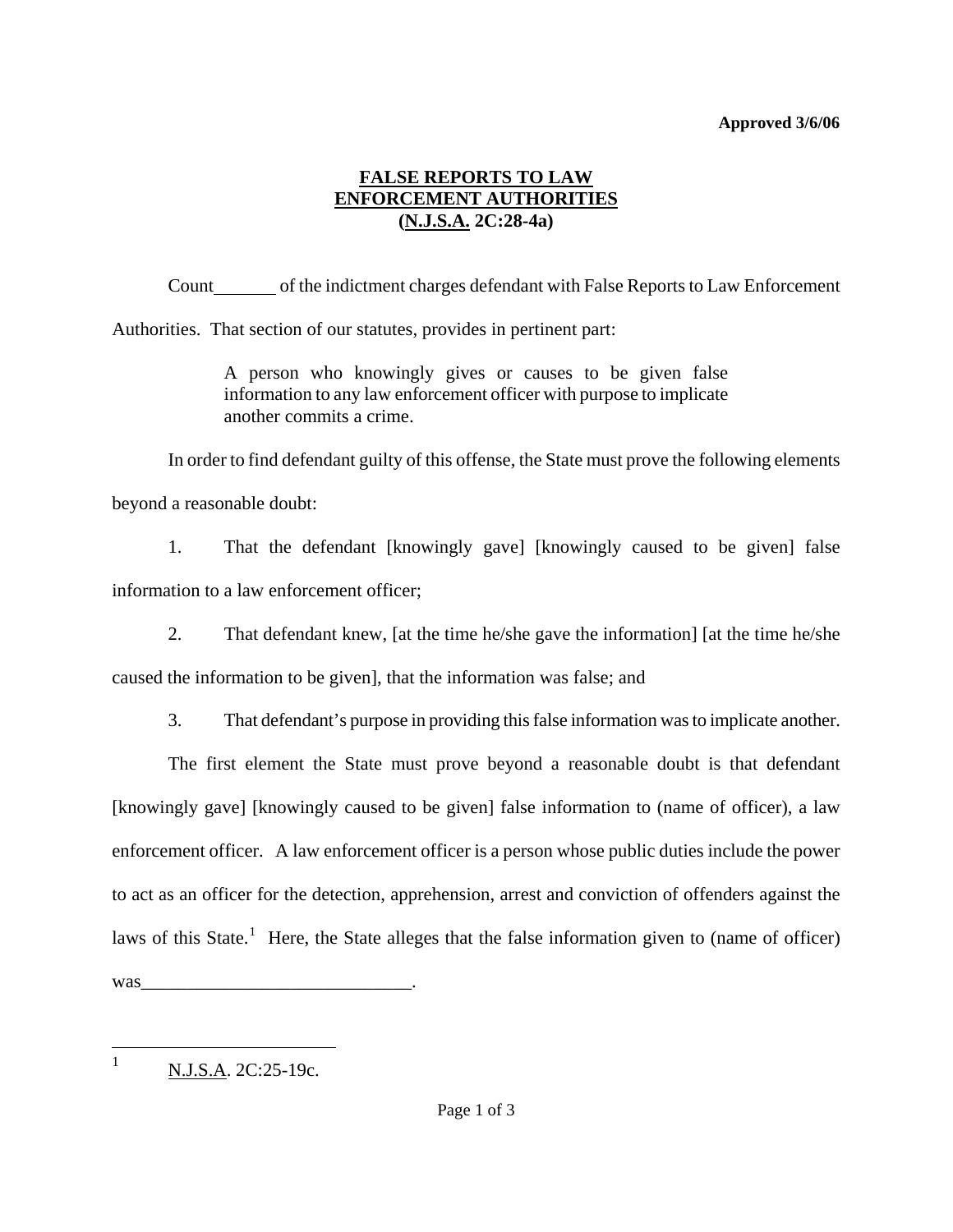## **FALSE REPORTS TO LAW ENFORCEMENT AUTHORITIES N.J.S.A. 2C:28-4a**

The second element that the State must prove beyond a reasonable doubt is that, at the time defendant [gave] [caused to be given] the information to (name of officer), defendant knew the information was false.

A person acts knowingly with respect to the nature of his/her conduct or the attendant circumstances if he/she is aware that his/her conduct is of that nature or that such circumstances if he/she is aware that his/her conduct is of that nature, or that such circumstances exist, or he/she is aware of a high probability of their existence. A person acts knowingly with respect to a result of his/her conduct if he/she is aware that it is practically certain that his/her conduct will cause such a result. "Knowing", "with knowledge", or equivalent terms have the same meaning.

The third element the State must prove beyond a reasonable doubt is that defendant's purpose in giving the false information to (name of officer) was to falsely implicate (name of victim). Here, the State alleges that defendant offered false information to (set forth State's allegations).

A person acts purposely with respect to the nature of his/her conduct or a result thereof if it is his/her conscious object to engage in conduct of that nature or to cause such a result. A person acts purposely with respect to attendant circumstances if he/she is aware of the existence of such circumstances or he/she believes or hopes that they exist. "With purpose," "designed", "with design" or equivalent terms have the same meaning.

Purpose and knowledge are conditions of the mind which cannot be seen, and can only be determined by inferences from the defendant's conduct, words or acts. A state of mind is rarely susceptible of direct proof but must ordinarily be inferred from the facts. Therefore, it is not